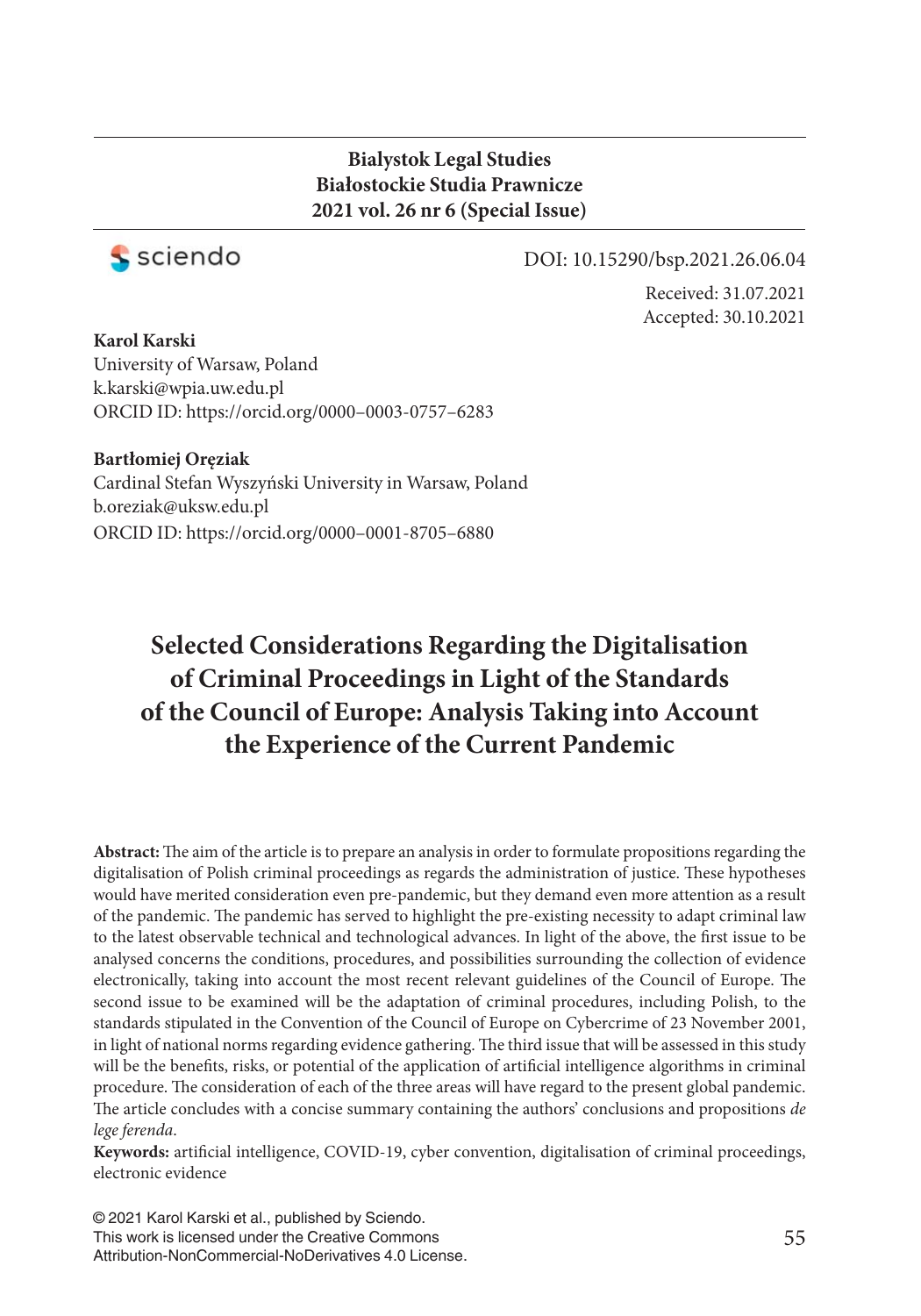### **Introduction**

The current SARS-CoV-2 virus pandemic has undoubtedly influenced perceptions of the modern world. The implementation of technological innovations regarding products and processes in many areas of human life has been greatly appreciated. A typical example would be the increasingly common use of digital medical solutions.<sup>1</sup> Although the pandemic is directly associated with issues related to the healthcare sector in its broadest sense, changes in the way specific activities are performed relate or pertain to other issues as well. We can cite the obvious ongoing problems regarding education, for example, where a partial solution to date has been the introduction of remote schooling. Acquiring and conveying knowledge via ICT networks has, of course, both advantages and disadvantages. Nevertheless, it is currently the only feasible method of teaching that can be applied generally. A similar example would be the judiciary where, on the one hand, the negative impact of the SARS-CoV–2 virus can be seen while, on the other, one can see also see the opportunities offered by technical and technological progress. Both positive and negative examples serve to illustrate this point. A positive example would be the growing awareness of the need to digitalise the judiciary. A negative example would concern a change of the examination mode to a remote process with potential procedural delays. This has been confirmed in the Communication from the Commission to the European Parliament, the Council, the European Economic and Social Committee, and the Committee of the Regions of 2 December 2020, entitled "Digitalisation of justice in the European Union – A toolbox of Opportunities"<sup>2</sup> which notes,

> "The COVID-19 crisis has thus underlined the need to strengthen the resilience of the justice system across the EU. It has also stressed the further cooperation with its international partners, and promote best practices also in this policy area. This represents an important component of a society based on European values, and of a more resilient economy."<sup>3</sup>

This also applies to criminal proceedings, the issue under analysis, as it is one of the main features of the justice system. It is important that the European

<sup>1</sup> See for example: D. Lupton, The digitally engaged patient: Self-monitoring and self-care in the digital health era, "Social Theory & Health" 2013, no. 11(3), p. 257; E. Elenko, L. Underwood, D. Zohar, Defining digital medicine, "Nature biotechnology" 2015, no. 33(5), pp. 456-461; A. André, The Information Technology Revolution in Health Care, (in:) A. André (ed.), Digital Medicine, Cham 2019, p. 4.

<sup>2</sup> Communication from the Commission to the European Parliament, the Council, the European Economic and Social Committee and the Committee of the Regions of 2 December 2020, entitled "Digitalisation of justice in the European Union A toolbox of opportunities" (COM/2020/710 final).

<sup>3</sup> *Ibidem*.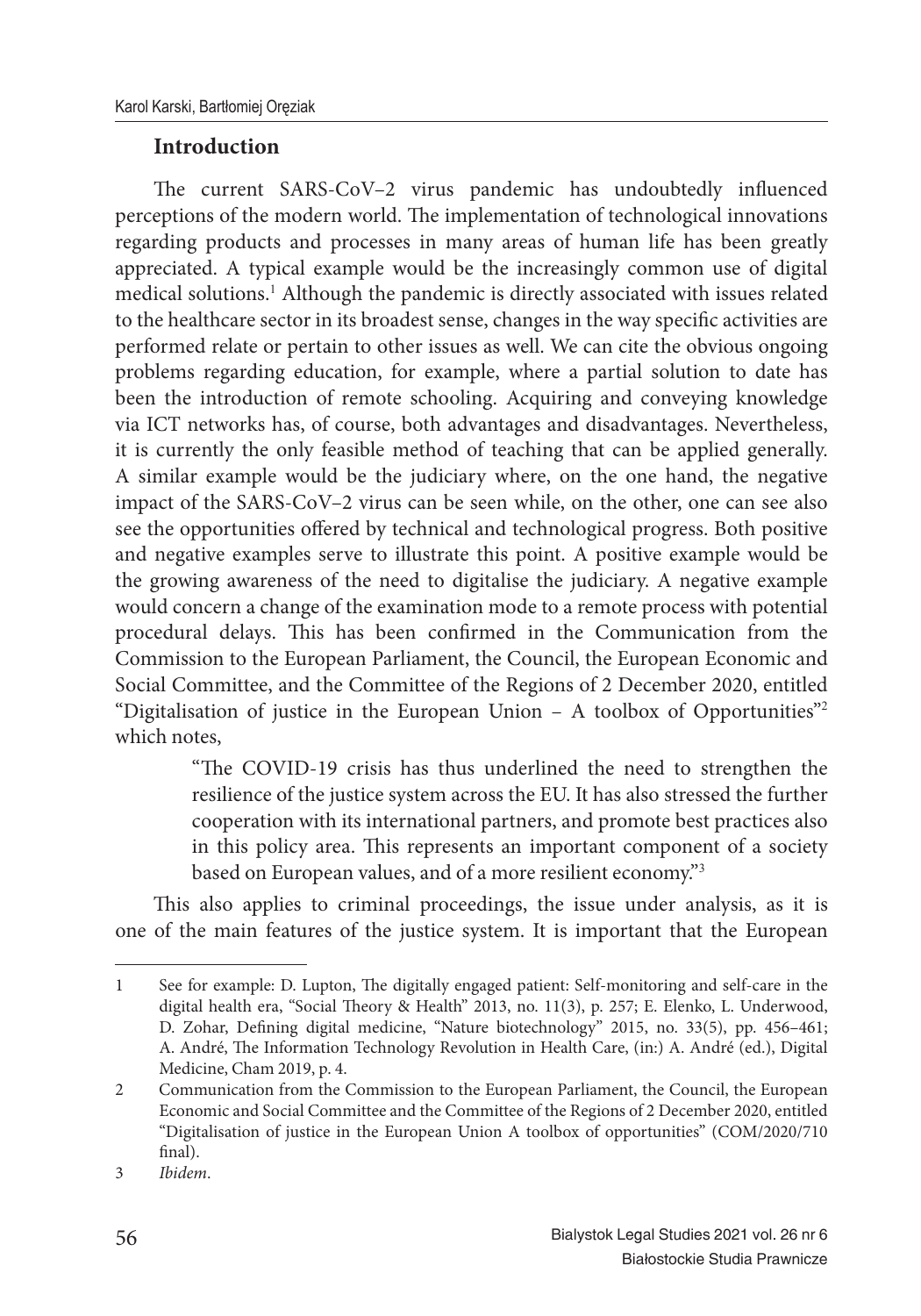institutions address this issue and provide valuable guidelines for the Member States. Similar actions are being undertaken by the Council of Europe. It would be justifiable, therefore, to examine the possibility of putting forward ideas regarding the digitalisation of Polish criminal proceedings that would strengthen the functioning of the justice system by reducing its exposure to risk of disruption by real world events. It is worth re-emphasising that the aim of the analysis in this article is to formulate specific hypotheses regarding the digitalisation of Polish criminal proceedings to strengthen the administration of justice. These ideas would seem justifiable and worthy of consideration both in pandemic-free times and, even more, during the pandemic. In this context, the first issue to be analysed will be the conditions, procedures, and possibilities in general of using electronic evidence in preparatory inquiries. The second issue that will be examined will be the adaptation of the criminal process to meet standards of evidence gathering when fighting cybercrime.<sup>4</sup> The third and final issue to be analysed will be the possibilities of using artificial intelligence algorithms as part of the criminal procedure.<sup>5</sup> The analysis in all three areas will take into consideration the situation caused by the SARS-CoV–2 pandemic and selected standards of the Council of Europe. It will also highlight a specific scientific issue. The three areas indicated above are the principal elements of the digitalisation of the judiciary as selected by the authors. The decisive criterion for the selection of these specific areas of research was the level of their importance for the issue in question and the presence of relevant standards of the Council of Europe. After analysing the entire spectrum of topics that could have been considered, it was decided to pay particular attention to issues related to electronic evidence, cybercrime, and artificial intelligence. Although there are many other possible aspects of the digitalisation of criminal proceedings that could have been included, such as the use of videoconferencing for example, the indicated analytical areas are key examples, in the Authors' opinion, related to the digitalisation of criminal proceedings.

<sup>4</sup> See interesting study by: W. Filipkowski, L. Picarella, Criminalizing Cybercrimes: Italian and Polish Experiences, "Białostockie Studia Prawnicze" 2021, no. 26(3), pp. 171-183. Issues related to cybercrime are frequently international. The level of their complexity is similar to matters from the international criminal proceedings area, see generally: E. Karska, Karna jurysdykcja krajowa a międzynarodowa, (in:) J. Kolasa (ed.), Współczesne sądownictwo międzynarodowe, vol. II ("Wybrane zagadnienia prawne"), Wrocław 2010, pp. 251-293; E. Socha, Stosunek jurysdykcji Międzynarodowego Trybunału Karnego do sądów krajowych, "Przegląd Czerwonokrzyski" 2002, no. 3–4, pp. 26-27; E. Karska, Międzynarodowe prawo karne, (in:) B. Hołyst, R. Hauser (eds.), Wielka Encyklopedia Prawa, vol. IV: J. Symonides, D. Pyć (eds.), Międzynarodowe prawo publiczne, Warsaw 2014, p. 233.

<sup>5</sup> In respect to artificial intelligence please see interesting studies by: A. Maceratini, New Technologies between Law and Ethics: Some Reflections, "Białostockie Studia Prawnicze" 2021, no. 26(3), pp. 9-24; R. Rejmaniak, Bias in Artificial Intelligence Systems, "Białostockie Studia Prawnicze" 2021, no. 26(3), pp. 25–42.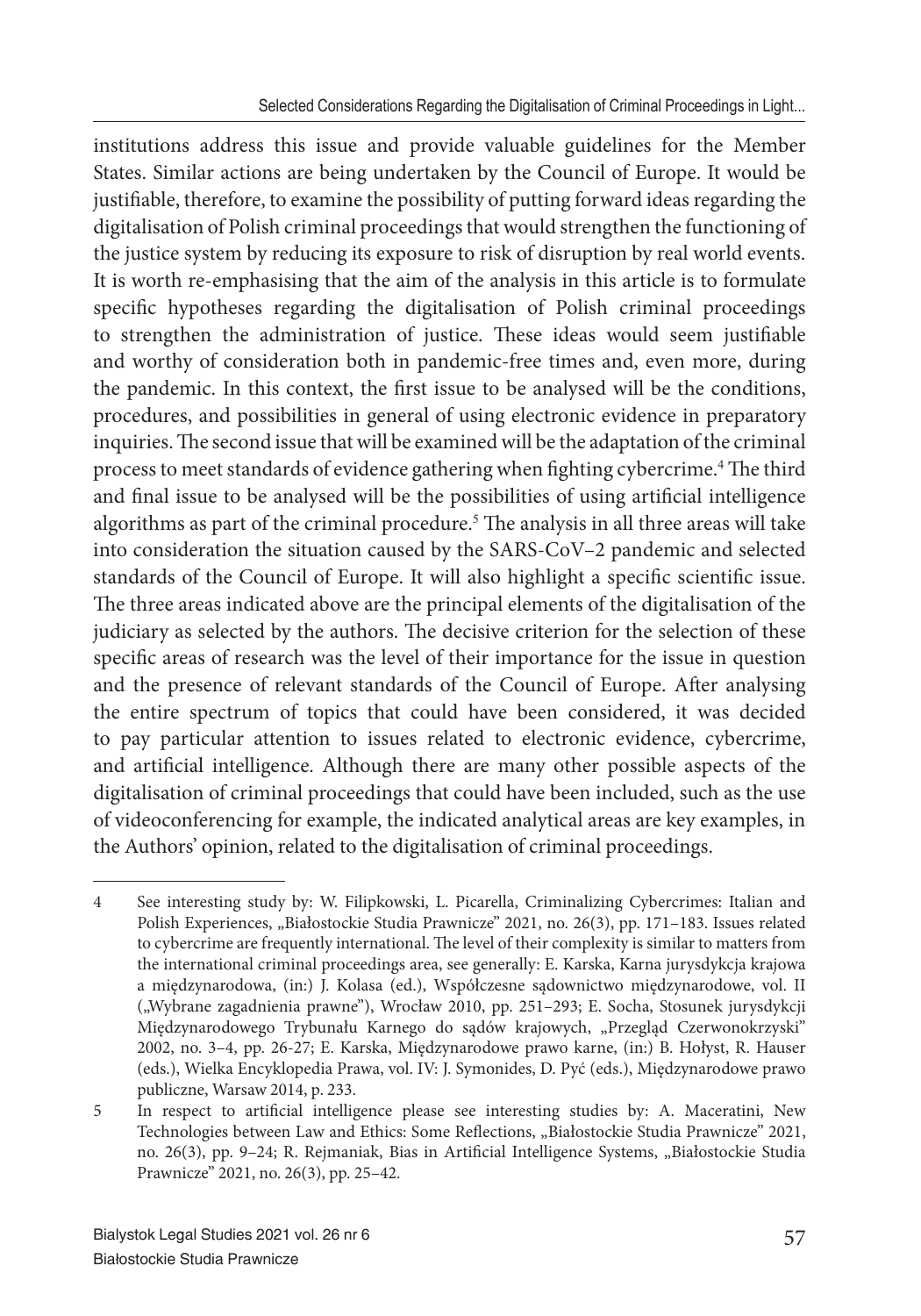The first of the issues to be analysed is the standardisation of the use of electronic evidence in Polish criminal proceedings. This concerns specifying both procedures and conditions related to the taking of this kind of evidence before a criminal court. This covers not only the provisions of law that decide how the parties shall submit their electronic evidence but also those provisions that specify the rules for assessing the probative value of such evidence and the conditions of their storage by the procedural authorities, which, importantly, should ensure the integrity of the digital data relevant to the subject of the proceedings. In this respect, the "Guidelines of the Committee of Ministers of the Council of Europe on electronic evidence in civil and administrative proceedings"<sup>6</sup> (hereinafter: the CoE Guidelines) adopted in 2019 by the Committee of Ministers of the Council of Europe and the related secondary document entitled "Explanatory Memorandum of Guidelines of the Committee of Ministers of the Council of Europe on electronic evidence in civil and administrative proceedings" (hereinafter: the memorandum)<sup>7</sup>, provide material guidelines. Both documents were prepared as part of the activity of the European Committee on Legal Cooperation (CDCJ)<sup>8</sup>.

After a preamble, the CoE Guidelines contain, on the one hand, a description of the purpose and scope of the regulation, and, on the other, provide definitions and general rules as well as detailed recommendations. This means that the EC Guidelines in fact provide for a number of propositions *de lege ferenda* for the national legislature. At this stage, it is not necessary to cite mechanically the content of these acts but to consider their potential practical application in criminal proceedings.<sup>9</sup> From the outset, as indicated in the title of the CoE Guidelines, the authors have stressed that their intention was to cover only civil and administrative proceedings within the scope of this document. Nevertheless, the content of the provisions of the guidelines

<sup>6</sup> Guidelines of the Committee of Ministers of the Council of Europe on electronic evidence in civil and administrative proceedings (CM(2018)169-add1final), https://search.coe.int/cm/Pages/ result\_details.aspx?ObjectId=0900001680902e0c (11.10.2021).

<sup>7</sup> Explanatory Memorandum of Guidelines of the Committee of Ministers of the Council of Europe on electronic evidence in civil and administrative proceedings (CM(2018)169-add2), https:// search.coe.int/cm/Pages/result\_details.aspx?ObjectId=0900001680902e0e (11.10.2021).

<sup>8</sup> European Committee on Legal Cooperation, https://www.coe.int/en/web/cdcj (11.10.2021).

<sup>9</sup> In the scope of the practical verification of the changes introduced into criminal proceedings, as noted by P. Hofmański in the context of the Act of 27 September 2013, Amending the Act – Code of Criminal Procedure (Journal of Laws, item 1282): "I am of the opinion that the changes made by the legislator in essence constitute only the beginning of the long road leading to efficient and just criminal proceedings. For most certainly practice must verify the adopted solutions and nobody is able to predict in detail how such verification will progress. Apart from foreseeable results of the amendments, what also remains is the extremely important and unpredictable human factor. It is not fully known how strong the habits of the participants in the proceedings regarding the rules thereof which have remained in force for many years will be" (see: P. Hofmański, Wielka reforma Kodeksu postępowania karnego 2013, "Forum Prawnicze" 2013, no. 18(4), p. 10).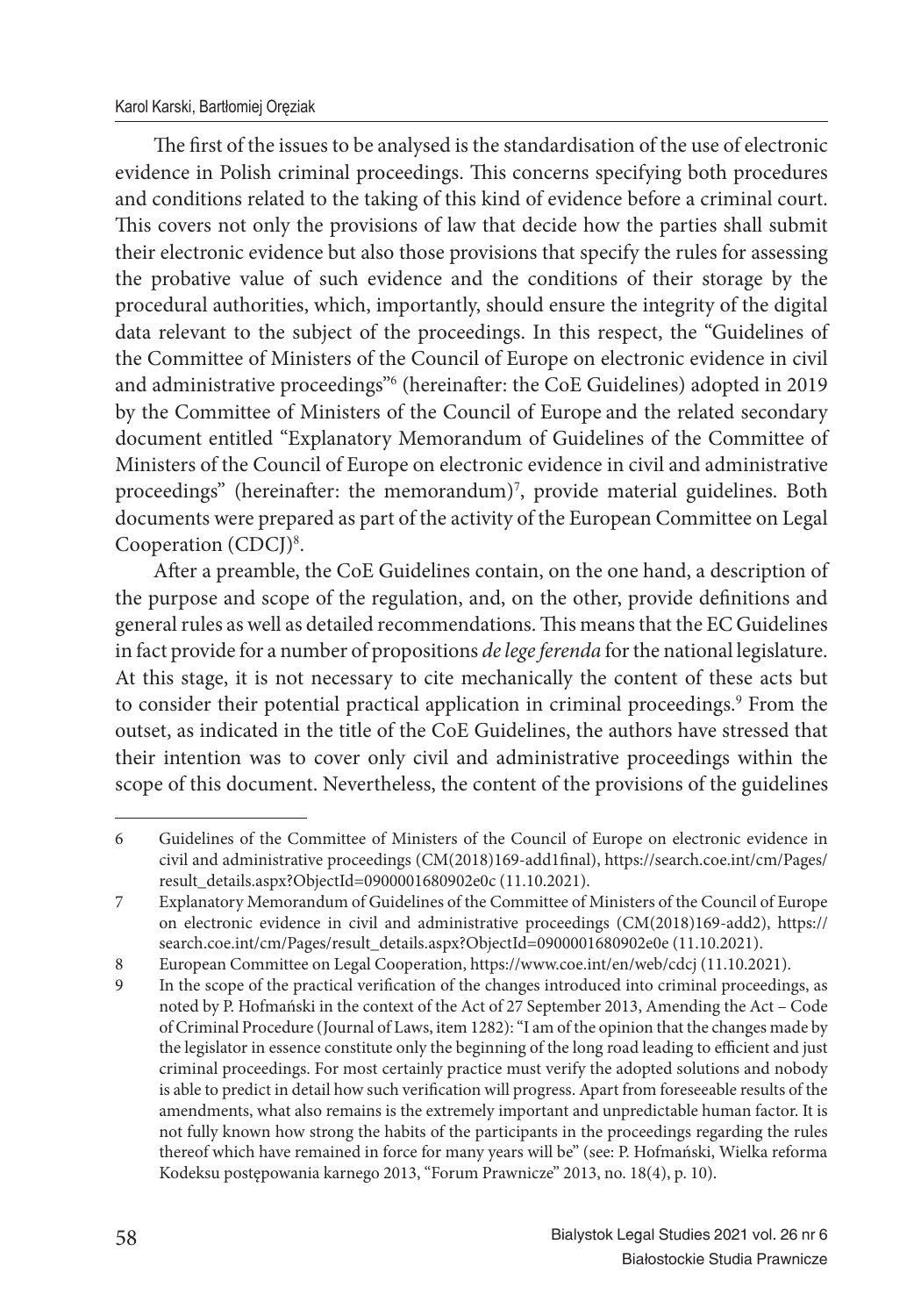contained in the CoE Guidelines is extremely open in nature and not focused on the specific nature of either civil or administrative proceedings. In support of this thesis, one may cite the wording of the general principles of the CoE Guidelines,

> "It is for courts to decide on the potential probative value of electronic evidence in accordance with national law. Electronic evidence should be evaluated in the same way as other types of evidence, in particular regarding its admissibility, authenticity, accuracy, and integrity. The treatment of electronic evidence should not be disadvantageous to the parties or give unfair advantage to one of them"<sup>10</sup>,

One of the subsequent detailed recommendations states,

"Transmission of electronic evidence by electronic means should be encouraged and facilitated in order to improve efficiency in court proceedings."<sup>11</sup>

This presupposes that the CoE Guidelines may also be successfully applied in criminal proceedings, since their application constitutes "good advice" that would benefit the electronic justice system. Incidentally, it may also be emphasised that such a theoretical as well as practical possibility of using the CoE Guidelines generally in any judicial proceedings in which electronic evidence is submitted.<sup>12</sup> This depends entirely on the will of the national legislator which may decide that the CoE Guidelines should be applied to a broader extent than that implied by the title.<sup>13</sup>

Taking into account the current pandemic situation caused by the SARS-CoV–2 virus, the application of the CoE Guidelines may bring real benefits to criminal proceedings. In light of the increased number of criminal proceedings in which digital evidence is used as an inevitable result of the restrictions stemming from the pandemic, it appears necessary to resort to procedures and conditions related to the taking of this kind of evidence before criminal courts. The CoE Guidelines can and should serve in this regard as valuable guidance as to how a procedural authority is to deal with electronic evidence. It seems that the biggest benefit that the CoE Guidelines can bring to criminal proceedings in the context of electronic evidence is to support the effective and accurate fact finding for a particular case.

<sup>10</sup> Guidelines of the Committee of Ministers of the Council of Europe…

<sup>11</sup> *Ibidem*.

<sup>12</sup> In criminal proceedings in Poland the possibility to take evidence follows from the absence of the so-called formal theory of evidence (K. Boratyńska, M. Królikowski, Komentarz do art. 167, (in:) A. Sakowicz (ed.), Kodeks postępowania karnego. Komentarz, Warsaw 2016, p. 429). Additionally, following legal literature, it may also be stated than in Polish criminal proceedings there exists the possibility to take any evidence of material value for the resolution of the case (R. Kmiecik, Dowód ścisły w procesie karnym, Lublin 1983, p. 46).

<sup>13</sup> It should be remembered that the CE Guidelines are a typical example of so-called soft law.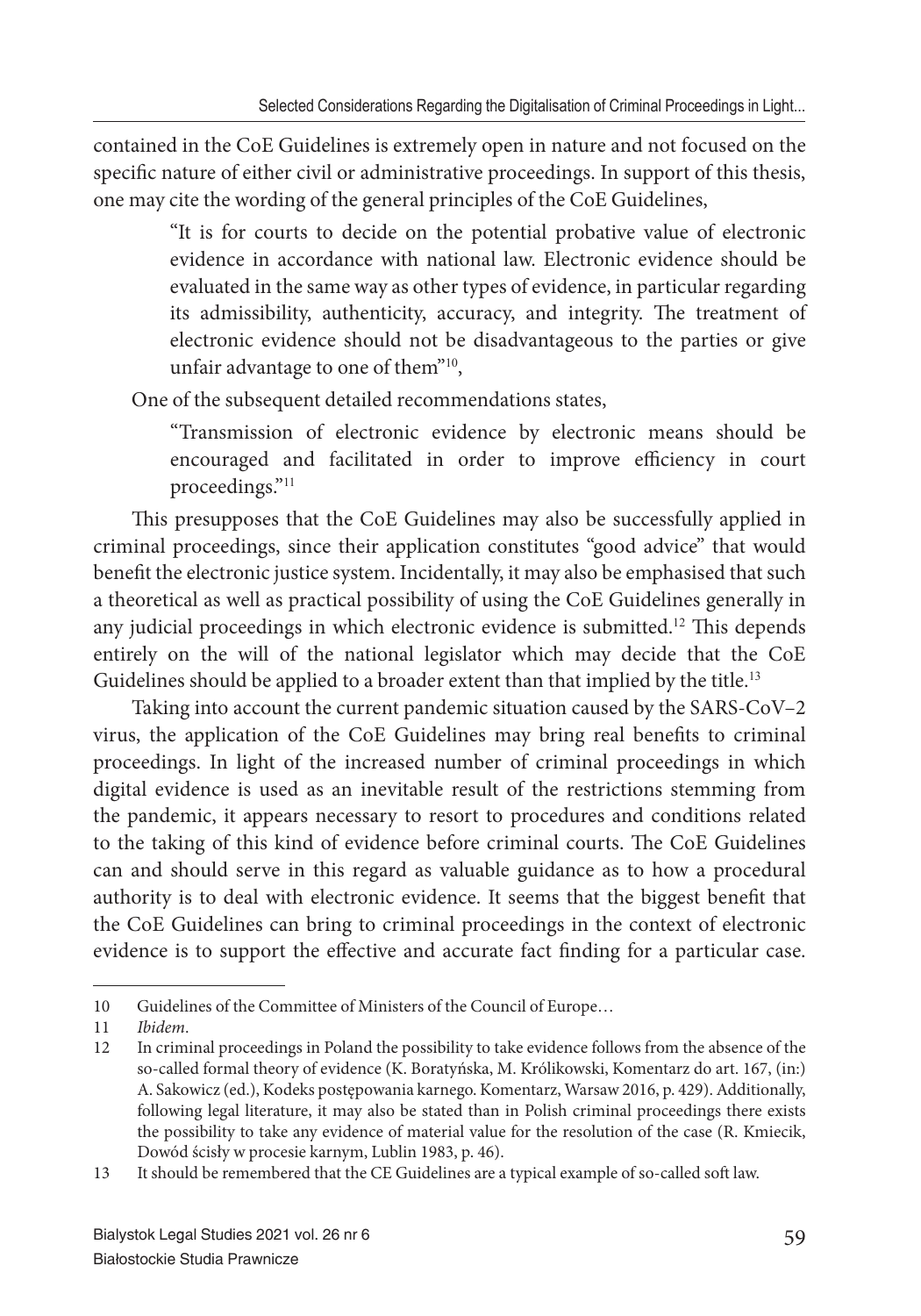This undoubtedly leads to the realisation of the value of truth $14$ in criminal procedural law as a basic goal of criminal proceedings, and thus to its fulfilment. For all of these reasons, consideration by the legislator of the application of the CoE Guidelines in the area of criminal procedure is highly recommended *de lege ferenda*. It should be noted that the impact of the CoE Guidelines in this way belongs to the field of socalled soft law.

# **1. The Convention on Cybercrime in Criminal Proceedings**

The second point for consideration is the necessity to adapt Polish criminal proceedings to the standards set out in the Council of Europe Convention on Cybercrime signed in Budapest on 23 November 2001 (hereinafter: Budapest Convention).<sup>15</sup>It is an indisputable fact that the Budapest Convention, as an international treaty, is binding on the states that have ratified and acceded to it. Thus, by ratifying the Budapest Convention on 20 February 2015, Poland decided to accept an international legal obligation to adapt its normative order to the standards of this international agreement. The agreement entered into force for Poland on 1 June 2015.<sup>16</sup>

<sup>14</sup> M. Wielec, Wartości – Analiza z perspektywy osobliwości postępowania karnego, Lublin 2017, pp. 149–277; S. Judycki, O klasycznym pojęciu prawdy, "Roczniki Filozoficzne" 2001, no. 49, pp. 25–26; J. Jackson, Two methods of proof in criminal procedure, "The Modern Law Review" 1988, no. 51(5), p. 554; S. Judycki, Prawda i kryterium prawdy: korespondencja, koherencja, praktyka, "Kwartalnik Filozoficzny" 1999, no. 28, pp. 23-45; J. Zajadło, Teoretyczne i filozoficzno-prawne pojęcie prawdy, (in:) K. Kremens, J. Skorupka (ed.), Pojęcie, miejsce i znaczenie prawdy w procesie karnym, Wrocław 2013, pp. 20–32; S. Waltoś, Zasada prawdy materialnej, (in:) P. Wiliński (ed.), System Prawa Karnego Procesowego, Warsaw 2014, pp. 273–281; J. Jodłowski, Zasada prawdy materialnej w postępowaniu karnym. Analiza w perspektywie funkcji prawa karnego, Warsaw 2015, pp. 54–71; J. Dębowski, O klasycznej koncepcji prawdy i jej filozoficznych podstawach. Czy w Matrixie możliwa jest prawda?, (in:) A. Kiklewicz, E.Starzyńska-Kościuszko (eds.), Oblicza prawdy w filozofii, kulturze, języku, Olsztyn 2014, pp. 12–15; M. Strogowicz, Prawda obiektywna i dowody sądowe w radzieckim procesie karnym, Warsaw 1959, p. 85; A. Murzynowski, Istota i zasady procesu karnego, Warsaw 1976, p. 131; J. Jabłońska-Bonca, O prawie, prawdzie i przekonywaniu, Koszalin 1999, p. 80; M. Klejnowska, C. Kłak, Z. Sobolewski, Proces karny. Część ogólna, Warsaw 2011, p. 45.

<sup>15</sup> The Convention of the Council of Europe on Cybercrime signed in Budapest on 23 November 2001 (Journal of Laws of 2015, item 728; ETS No.185); See: J. Clough, A world of difference: The Budapest Convention on Cybercrime and the challenges of harmonization, "Monash University Law Review" 2014, no. 40(3), pp. 698-736; M. Gercke, The Convention on Cybercrime, "Multimedia und Recht" 2004, no. 20, p. 802.

<sup>16</sup> The government's declaration of 2 April 2015, on the binding force of the Convention on Cybercrime of the Council of Europe signed in Budapest on 23 November 2001 (Journal of Laws, item729); Council of Europe, 'Chart of signatures and ratifications of Treaty 185: Convention on Cybercrime: Status as of 09/06/2021', https://www.coe.int/en/web/conventions/full-list/-/ conventions/treaty/185/signatures?p\_auth=E7ydoPfD (11.10.2021).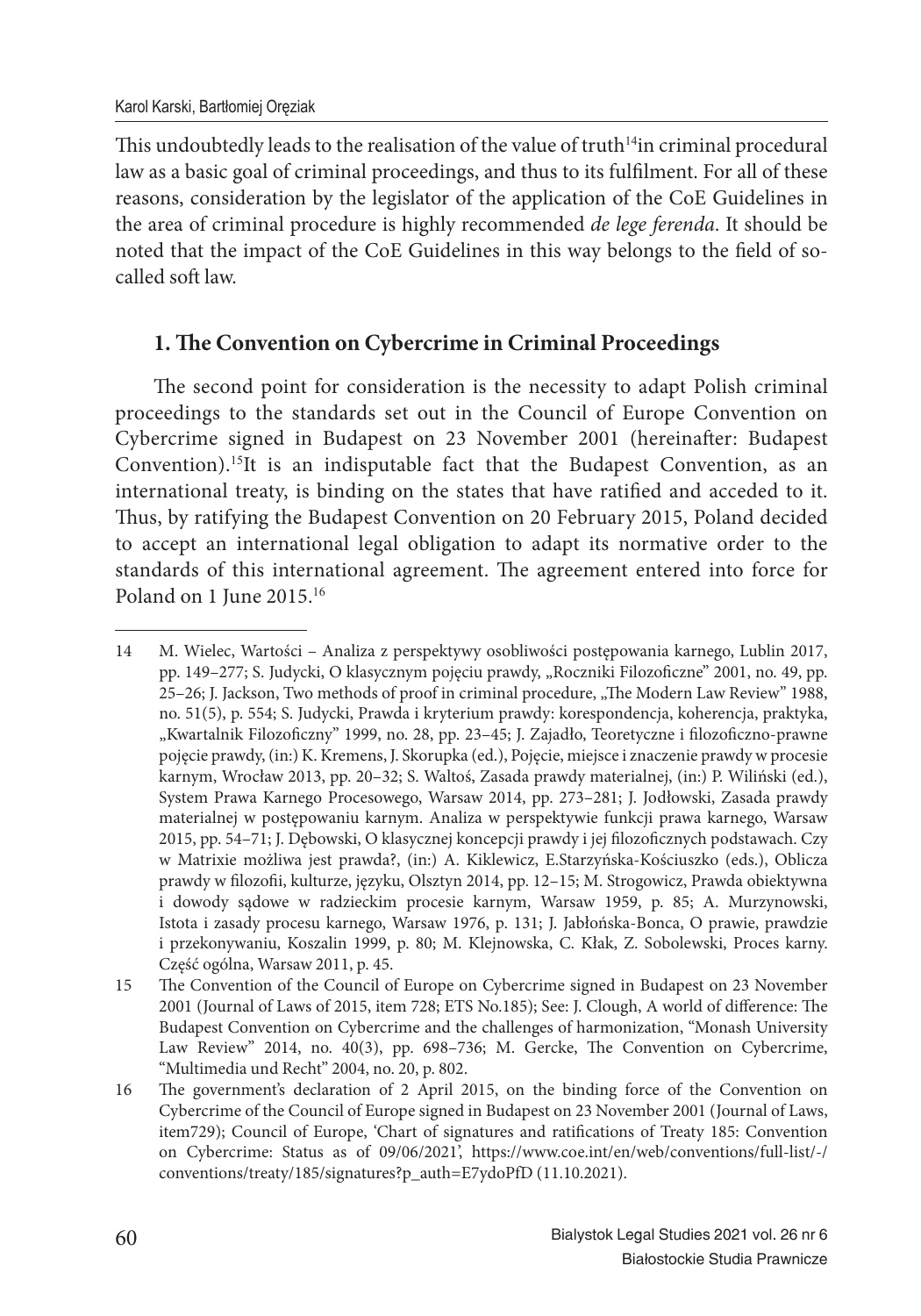Irrespective of internal constitutional regulations, this is confirmed by the commonly understood international custom, pursuant to which treaties are to be observed and performed in good faith (*pacta sunt servanda*)<sup>17</sup>. The intention is to adapt the legal systems of the States Parties, as the Budapest Convention is not of a self-executing nature.<sup>18</sup> Its individual provisions begin with the words: "Each Party shall adopt such legislative and other measures as may be necessary to ensure (…)." This is of fundamental importance in determining how to implement its standards through national law. For example, Articles 2 to 9 of the Budapest Convention make proposals regarding the classification of types of cybercrime in the form of offences relating to confidentiality, integrity, and access to IT data and systems (illegal access, illegal interception of data, data interference, system interference, and misuse of devices), computer-related offences (computer-related forgery and computer-related fraud), offences related to the nature of the possessed data (child pornography) and offences related to infringements of copyright and related rights.

In order to fulfil the international obligations arising from these provisions of the Budapest Convention, each State Party should introduce the appropriate provisions into its legal system. In Polish law, relevant legal measures to incorporate the Budapest Convention include, *inter alia*, Articles 267, 268, 268a and 269b of the Criminal Code.<sup>19</sup> This means that, without an act to incorporate the provisions of the Budapest Convention into the national legal order, they remain ineffective and cannot be directly invoked. Precisely the same situation occurs in the case of the procedural norms of the Budapest Convention, where the States Parties are obliged to adopt measures relating to the collection of evidence such as the expedited preservation of stored computer data (expeditious preservation of stored computer data and the preservation and partial disclosure of traffic data), and relating to orders to deliver, search, and seize stored computer data and to collect computer data in real time (real-time collection of traffic data and the interception of content data).

The indicated measures relating to evidence used in combatting cybercrime should be regarded as the appropriate standards of the Council of Europe in this respect. Their incorporation into the Polish legal system is guaranteed by the provisions

<sup>17</sup> P. Grez, Pacta sunt servanda, "Revista Actualidad Juridica" 2008, no. 18, pp. 107–187; M. Shaw, International Law, Leicester 2008, pp. 86–89.

<sup>18</sup> On the subject of self-executing and non-self-executing international treaties see.: J. Paust, Selfexecuting treaties, "The American Journal of International Law" 1988, no. 82(4), pp. 760–783; C. Bradley, Intent, Presumptions, and Non-Self-Executing Treaties, "The American Journal of International Law" 2008, no. 102(3), pp. 540–551. On the subject of practical examples of implementing international obligations into Polish criminal law see, for example, E. Socha, Zakres włączenia katalogu zbrodni objętych jurysdykcją Międzynarodowego Trybunału Karnego do polskiego prawa karnego materialnego, "Przegląd Sejmowy" 2007, vol. XV, no. 5(82), pp. 253–266.

<sup>19</sup> Act of 6 June 1997 – The Criminal Code (consolidated text: Journal of Laws of 2020, item 1444, as amended).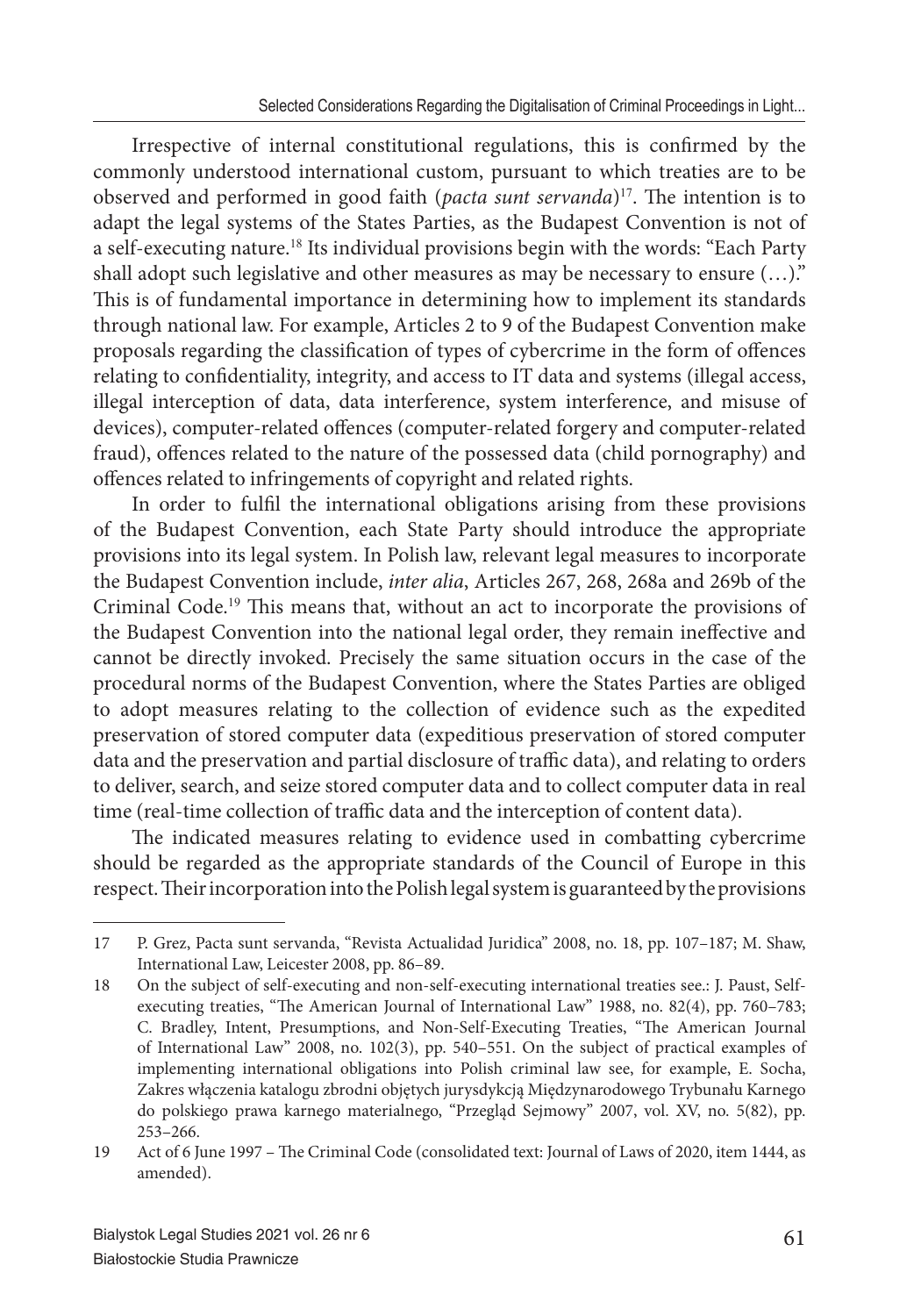of Articles 218a and 236a of the Code of Criminal Procedure,<sup>20</sup> which provide for the use of modern technologies in the course of the collection of evidence.<sup>21</sup> Nevertheless it may seem that the resulting normative content may be insufficient, which leaves certain doubts as to the full implementation of the standards of the Council of Europe in this regard into the Polish legal system. To put it more precisely, we are talking about the introduction of the appropriate measures in national law, which facilitate the possibility of applying the rules relating to evidence provided for in the Budapest Convention in the operating practice of the law enforcement authorities.

Without prejudging at this point whether or not the legal international obligations in this respect have been fulfilled by Poland, as this issue requires a separate analysis as has already been indicated above, doubts of this kind may give rise to the impossibility on the part of the competent authorities to use fully the instruments indicated above to combat cybercrime, because, as has been stressed, it is not self-executing. For this reason, it is worth postulating *de lege ferenda* that the full incorporation of the criminal and procedural standards set out in the Budapest Convention into the Code of Criminal Procedure, every standard of the CoE Guidelines will have its counterpart in national law. Only in this way is it possible to guarantee that Polish law enforcement authorities have unquestionable legal grounds to collect evidence as provided for in the Budapest Convention. Given the specificity of cybercrime, its transnational nature, it is also of key importance for international cooperation in the field of combatting cybercrime.<sup>22</sup> Although this hypothesis remains warranted regardless of the epidemic conditions prevailing in the country, it is reinforced by the current situation caused by the COVID-19 pandemic, giving rise to a significant increase of criminal activity on the Internet. In this era of health-driven digitalisation of everyday activities, it becomes even more necessary and important to equip the competent law enforcement authorities that protect the security of Internet users

<sup>20</sup> Act of 6 June 1997 – The Code of Criminal Procedure (consolidated text: Journal of Laws of 2021, item 534).

<sup>21</sup> Pursuant to Article 218a. § 1 of the Code of Criminal Procedure, government offices, institutions, and entities operating in the telecommunications sector are obliged to promptly secure, upon the demand of a court or public prosecutor contained in the order, for a specified period of time, which shall not however exceed 90 days, computer data stored in devices containing the data, on a data carrier or in the computer system. The provision of Article 218  $\S$  2 second sentence shall apply accordingly. In turn, pursuant to Article 236a of the Code of Criminal Procedure, the provisions of chapter 25 ("Seizure of objects and searches") apply accordingly to the person who is the holder and user of a device containing computer data or computer system, with regard to computer data stored in that device or system or a carrier in that person's disposal or used thereby, including in correspondence sent by e-mail.

<sup>22</sup> It is worth mentioning the ongoing negotiations of the second additional protocol to the Budapest Convention, in particular with regard to the draft provisions on cooperation with private partners, https://www.coe.int/en/web/cybercrime/t-cy-drafting-group (11.10.2021).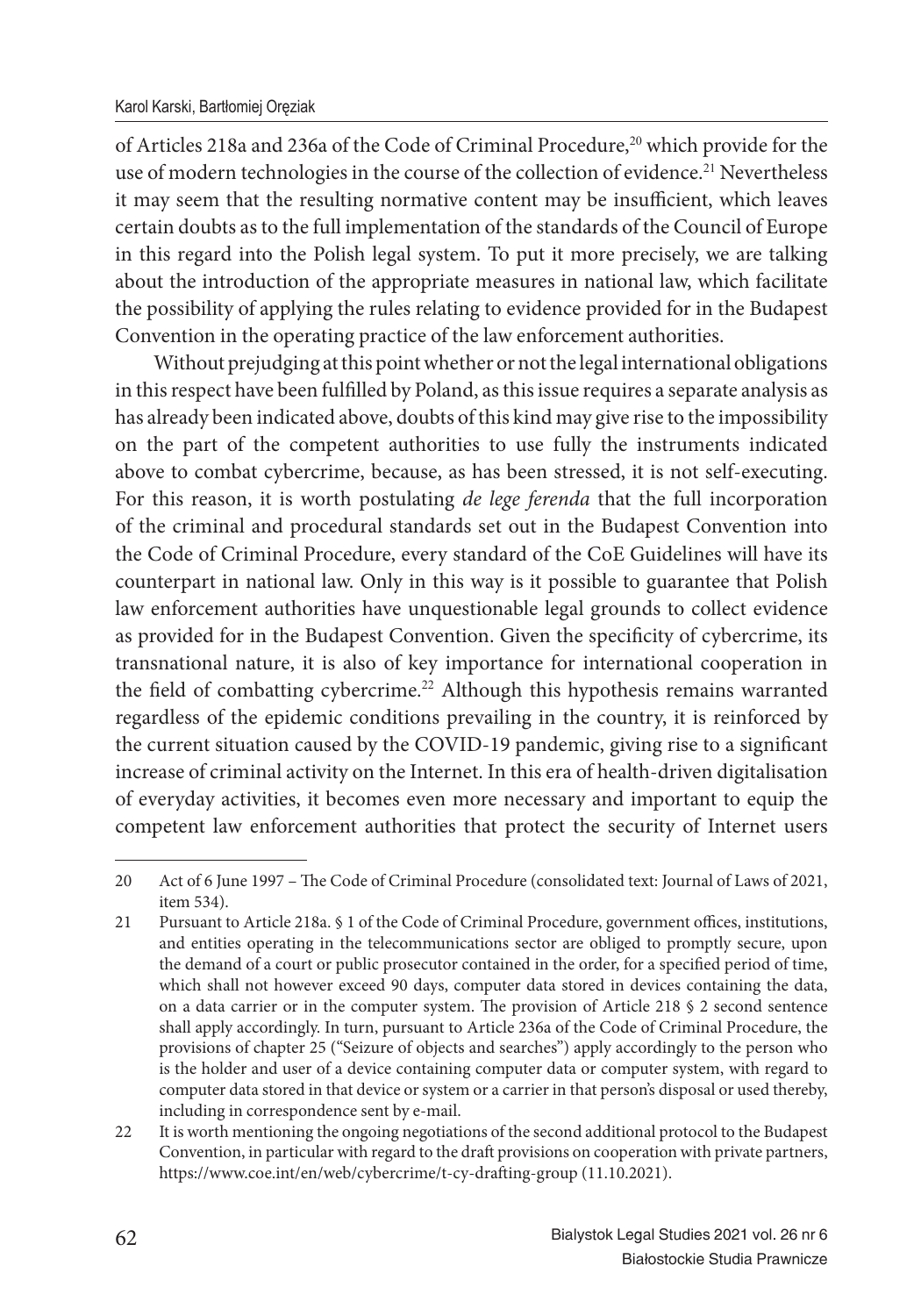with appropriate legal instruments to combat cybersecurity.<sup>23</sup> It should be stressed that the hypothesis raised above falls within the scope of hard law.

# 2. Artificial Intelligence in Criminal Proceedings

The third issue for consideration is the possibility of using artificial intelligence algorithms in Polish criminal procedure. It should be emphasised, however, that this proposition is not intended to dehumanise the judiciary, but rather to support it through the use of the opportunities offered by the use of modern technology of this kind.<sup>24</sup> These possibilities are as diverse as the scope of the concept of artificial intelligence is broad. The literature emphasises that "AI refers to the

<sup>23</sup> Regarding the correlation between criminal proceedings and modern technologies, see: S. Brenner, J. Schwerha, Introduction-Cybercrime: A Note on International Issues, "Information Systems Frontiers" 2004, no. 6(2), pp. 111–114; S. Moitra, Developing Policies for Cybercrime, "European Journal of Crime, Criminal Law and Criminal Justice" 2005, no. 13(3), pp. 435– 464; M. Nuth, Taking Advantage of New Technologies: For and Against Crime Computer Law and Security Report, "Computer Law & Security Review" 2008, no. 24, pp. 437–446; N. Katyal, Criminal Law in Cyberspace, "University of Pennsylvania Law Review" 2001, no. 149(4), pp. 1003– 1114; C. Coleman, Security Cyberspace – New Laws and Developing Strategies, "Computer Law and Security Report" 2003, no. 19(2), pp. 131–136; R. Winick, Searches and seizures of computers and computer data, "Harvard Journal of Law & Technology" 1994, no. 8(1), pp. 75–128; L. Lessig, P. Resnick, Zoning Speech on the Internet: A Legal and Technical Model, "Michigan Law Review" 1999, no. 98(2), pp. 395-431; L. Speer, Redefining Borders: The Challenges of Cybercrime, "Crime, Law and Social Change" 2000, no. 34, pp. 259–273; J. Reidenberg, Technology and Internet Jurisdiction, "University of Pennsylvania Law Review" 2005, no. 153(6), pp. 1951–1974; B. Boni, Creating a Global Consensus Against Cybercrime, "Network Security" 2001, no. 9, pp. 18–19; D. Resseguie, Computer Searches and Seizure, "Cleveland State Law Review" 2000, no. 48(185), pp. 185-214; N. Marion, Symbolic Policies in Clinton's Crime Control Agenda, "Buffalo Criminal Law Review" 1997, no. 1, pp. 67–108; P. Swire, Elephants and Mice Revisited: Law and Choice of Law on the Internet, "University of Pennsylvania Law Review" 2005, no. 153(6), pp. 1975–2001; A. Shapiro, The Internet, "Foreign Policy" 1999, no. 115, pp. 14–27; A. Stolz, Congress and Capital Punishment: An Exercise in Symbolic Politics, "Law and Policy Quarterly" 1983, no. 5(2), pp. 157–180.

<sup>24</sup> As regards the possibility and justifiability of according legal personality to artificial intelligence: A. Silverman, Mind, Machine, and Metaphor. An Essay on Artificial Intelligence and Legal Reasoning. Boulder, Colorado 1993, p. 1; K. Bowrey, Ethical Boundaries and Internet Cultures, (in:) L. Bently, S. Maniatis (eds.), Intellectual Property and Ethics, London 1998, p. 36; D. Partridge, A New Guide to Artificial Intelligence, New Jersey 1991, p. 1. See also: M. Jankowska, Podmiotowość prawna sztucznej inteligencji?, (in:) A. Bielska-Brodziak (ed.), O czym mówią prawnicy mówiąc o podmiotowości, Katowice 2015, pp. 171–197; J. Byrski, Oprogramowanie zawierające elementy sztucznej inteligencji. Wybrane zagadnienia prawne, (in:) P. Kostański, P. Podrecki, T. Targosz (eds.), Experientia Docet. Księga jubileuszowa ofiarowana Pani Profesor Elżbiecie Traple, Warsaw 2017, pp. 1331-1343; V. P. Talimonchik, The Prospects for the Recognition of the International Legal Personality of Artificial Intelligence, "Laws" 2021, no. 10(4)(85), pp. 1-11.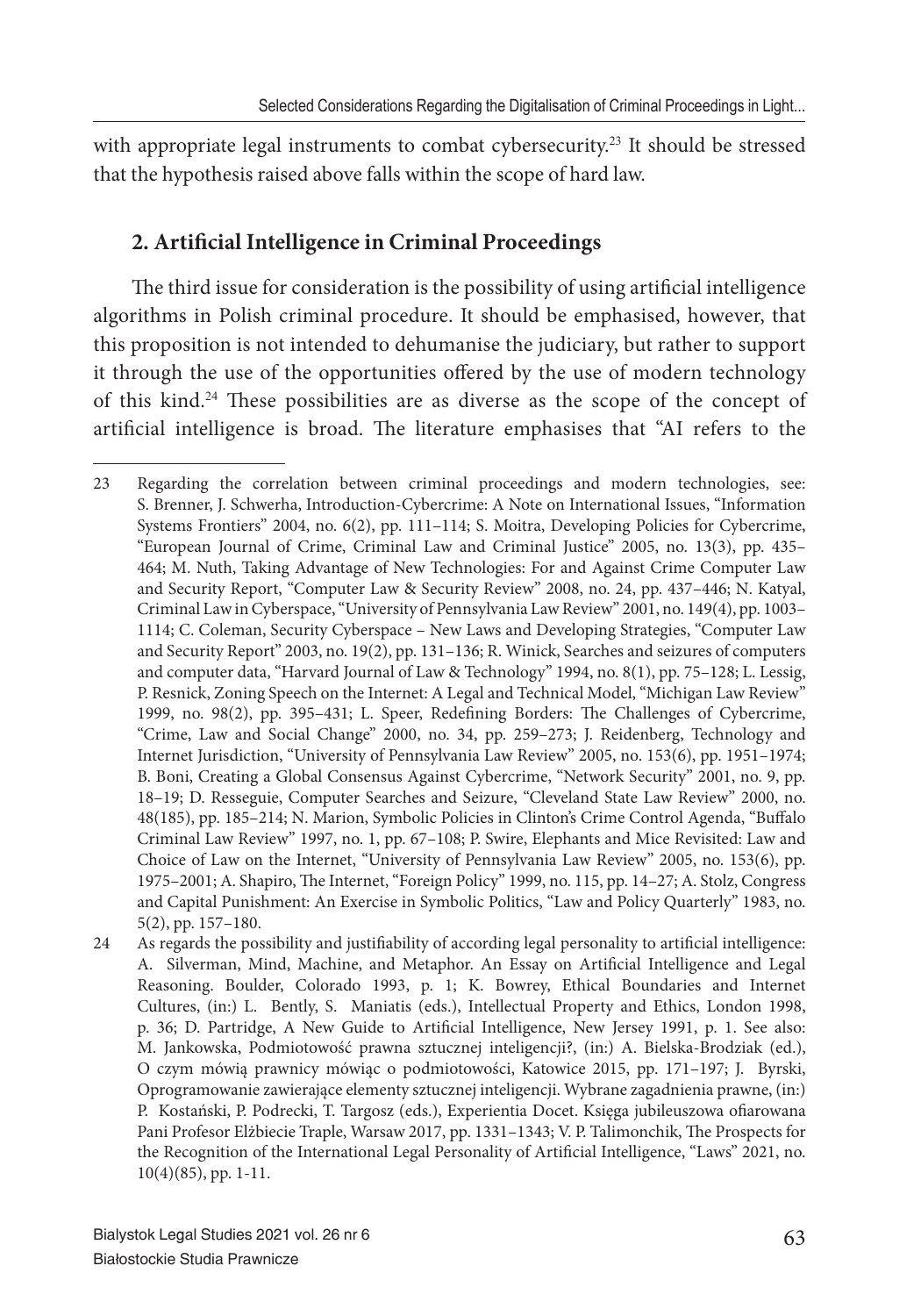branch of computer science dedicated to the development of computer algorithms to accomplish tasks traditionally associated with human intelligence, such as the ability to learn and solve problems."<sup>25</sup> For this reason, it is frequently stressed that AI is a family of technologies and scientific fields that allows for greater automation, acceleration, and repeatability of human perception, decision-making, and reasoning.<sup>26</sup> In addition, it is important to divide AI into two models of application. We refer here to the classical model and the connectionist model.<sup>27</sup> In the former, AI operates on the basis of a database that has been created at the programming stage and performs strictly defined tasks, whereas in the latter case AI operates on the basis of neural networks, independently acquiring data and demonstrating selflearning features.<sup>28</sup>

This means that the possibilities of using AI in criminal proceedings are extremely wide.<sup>29</sup> Using the connectionist model of AI, it would be possible for it to perform all of the activities of a judicial authority independently, with or without human supervision. Technological progress in the 21<sup>st</sup> century makes it possible to adopt different variations of the use of AI in criminal proceedings. At this point, a regulatory approach is recommended in the law that, without hampering the development of this type of technology, will enable it to be controlled and used by state authorities. In this context, a relevant standard is the document entitled "European Ethical Charter on the use of Artificial Intelligence in judicial systems and their environment" (hereinafter: the European AI Ethical Charter) adopted by the Council of Europe on 3–4 December 2018, at the 31st plenary session of the European Commission for the Efficiency of Justice.<sup>30</sup> This document is based on five basic principles to be respected when using AI in judicial systems. They indicate such issues as respect for fundamental rights, respect for the principle of non-discrimination, adherence to the concept of "under user control," and the necessity to ensure quality, security, transparency, impartiality, and fairness when using of AI. These principles are valuable guidelines for the national legislator, and are sensitive to the currently perceptible process of technical, technological, or

<sup>25</sup> A. Tang, R. Tam, A. Cadrin-Cheenevert, W. Guest, J. Chong, J. Barfett, L. Chepelev, R. Cairns, J. Ross, M. Cicero, M. Poudrette, J. Jaremko, C. Reinhold, B. Gallix, B. Gray, R. Geis, Canadian Association of Radiologists White Paper on Artificial Intelligence in Radiology, "Canadian Association of Radiologists Journal" no. 69(2), p. 122.

<sup>26</sup> A. Renda, Artificial Intelligence. Ethics, governance and policy challenges. Report of a CEPS Task Force, Brussels 2019, pp. 7–27.

<sup>27</sup> A. Chłopecki, Sztuczna inteligencja – szkice prawnicze i futurologiczne, Warsaw 2018, p. 5.

<sup>28</sup> M. Jankowska, Podmiotowość…, *op. cit.*, pp. 171–197.

<sup>29</sup> In this context, it should be mentioned that the European Commission issued a "Proposal for a Regulation laying down harmonised rules on artificial intelligence" (COM/2021/206 final).

<sup>30</sup> European ethical Charter on the use of Artificial Intelligence in judicial systems and their environment, https://rm.coe.int/ethical-charter-en-for-publication-4-december-2018/16808f699c (11.10.2021).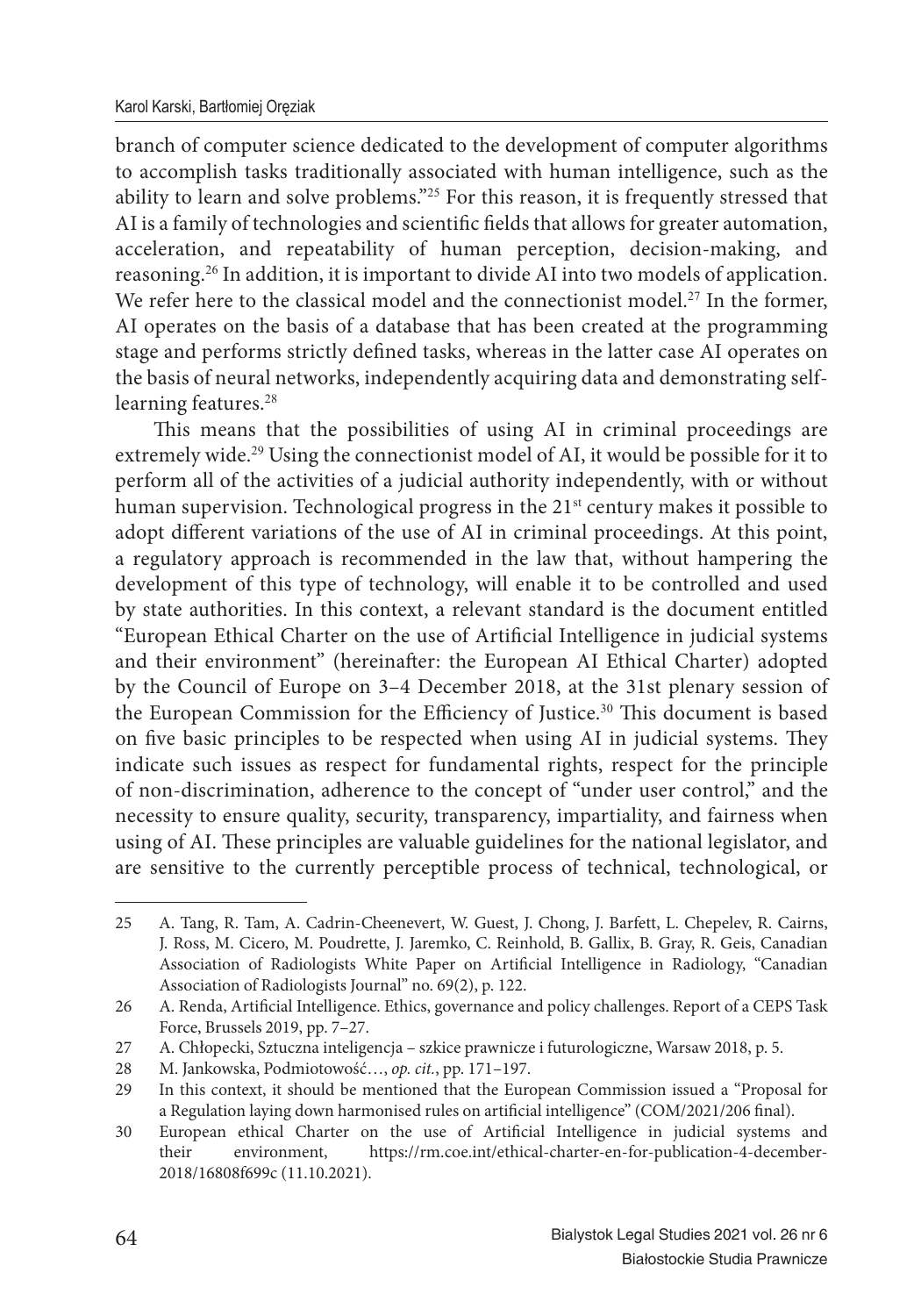civilizational progress, accompanied by an increasing use of artificial intelligence in modern technology in practical applications. In light of the above, it is proposed *de lege ferenda* that the indicated standard of the Council of Europe be taken into account in the Polish normative system. We are referring here to the use of AI algorithms in Polish criminal proceedings, which operate on the basis of a search or analytical engine. AI algorithms of this kind, as it has already been stressed, do not dehumanise the judiciary, but seek to support the work of those performing their duties in this area through automation, acceleration, and repeatability of human perception. A good example would concern programmes to analyse extensive case files, which might demonstrate numerous relationships between the factual circumstances that were, at first glance, unnoticeable. It seems that the careful implementation of the solution under analysis at this point, in line with the principles set out in the European AI Ethical Charter, could, in principle, bring considerable benefits. One of the unquestioned benefits is increasing the independence of the functioning of the judiciary from the conditions of the outside world. It is also worth pointing out that the introduction of the above solutions to the Polish normative order would facilitate the efficiency of trials, thus contributing to the reduction of the phenomenon of excessively long proceedings, and thus positively improving the shape of the legal order which, to a high degree, still embodies the principle of the rule of law

The current epidemiological situation caused by the SARS-CoV–2 virus has emphasised the necessity to ensure the continuity of the functioning of the criminal justice system. In this respect, the judiciary may be compared the state's critical infrastructure. The pandemic has shown how the medical situation can affect the state's ability to organise court proceedings, and thus the pursuit by citizens of their rights and freedoms. This is a situation that must be considered unsatisfactory. The implementation of innovative solutions into the justice system, including criminal proceedings, which would make it more resistant to the negative consequences of conditions arising beyond the scope of its activity, should be postulated. It would seem that one such solution is the use of AI algorithms that would perform data searches or analyses of the state of facts and law. It should be emphasised that this observation applies not only in times of pandemic. It may, however, be particularly beneficial during the ongoing pandemic to implement certain changes in criminal proceedings such as, for example, remote hearings or remote examinations, *i.e*., solutions enabling the performance of procedural activities without the need for attendance in person. This would greatly facilitate and accelerate the work of the procedural authorities in complex cases, in particular cybercrime cases. This means that *de lege ferenda*, these solutions would work best in the evidence collection process in Polish criminal procedure. Finally, it should be noted that the proposition above is another example of soft law.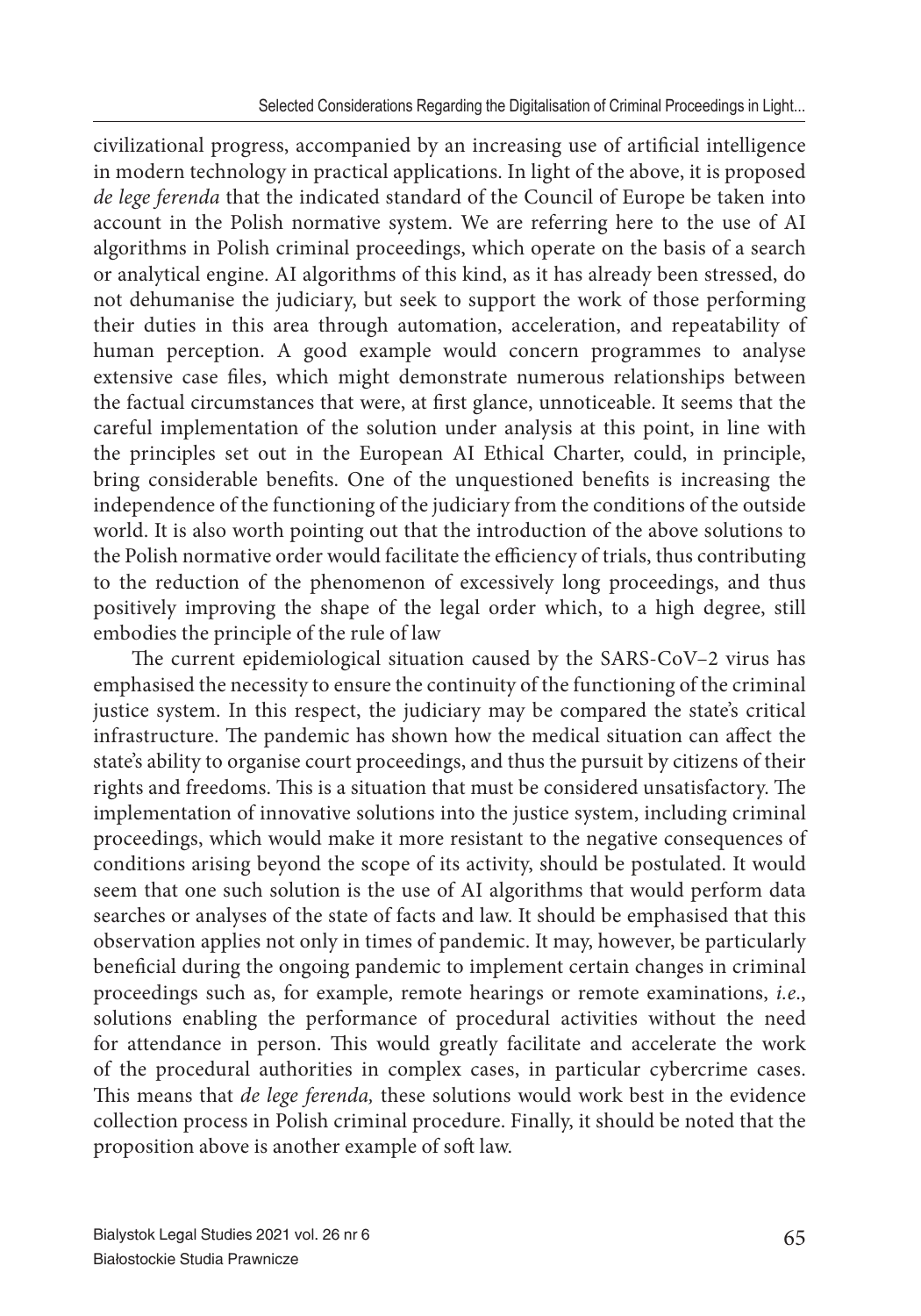#### **Conclusions**

In summarising the presented selected propositions regarding the digitalisation of criminal proceedings in light of the standards of the Council of Europe and the present pandemic situation, it should be noted that putting them forward for consideration would also have been warranted in non-pandemic times. The pandemic has only accentuated the need for their implementation into Polish criminal proceedings. In other words, these times have shown what the consequences may be of failing to adapt formal criminal law to the realities of technical, technological, or civilizational progress that are apparent today. Based on the arguments presented here, outlining specific scientific problems, it is highly recommended *de lege ferenda* that the Polish legislator undertakes three steps. The first is to consider the possibility of applying the CoE Guidelines within the framework of the Polish criminal procedure. This will support the effective and factual determination of the reality of a given case, in order to establish the truth, and thus to fulfil the purpose of the criminal procedure. The second is the incorporation of criminal and procedural standards set out in the Budapest Convention into the Code of Criminal Procedure, where each CoE standard will have its equivalent in national law. This will guarantee that Polish law enforcement authorities have an unquestionable legal basis to conduct the collection of evidence as provided for in the Budapest Convention, which also has a direct impact on international cooperation in combatting cybercrime. The third is the use of AI algorithms in Polish criminal proceedings, taking into account the provisions of the European AI Ethical Charter. Firstly, it is recommended to use AI solutions in search or analytical engines. Through automation, acceleration, and repeatability of human perception, this will considerably facilitate and expedite the work of the procedural authorities in complex cases, in particular cases concerning cybercrime. In this respect the decision to reactivate in 2021 the Working Group for Artificial Intelligence, operating at the Office of the President of the Council of Ministers, is an interesting initiative. Finally, it should be emphasised that all of the propositions presented regarding the digitalisation of Polish criminal proceedings in light of the standards of the Council of Europe were also valid and justified prior to the pandemic caused by the SARS-CoV–2 virus. In its turn, the pandemic has shown how much the introduction of these concepts into the normative system is required when facing extraordinary circumstances. It is, however, necessary to verify their usefulness in practice.

#### **REFERENCES**

- André A., The Information Technology Revolution in Health Centre, (in :) A. André (ed.), Digital Medicine, Cham 2019.
- Boni B., Creating a Global Consensus Against Cybercrime, "Network Security" 2001, no. 9.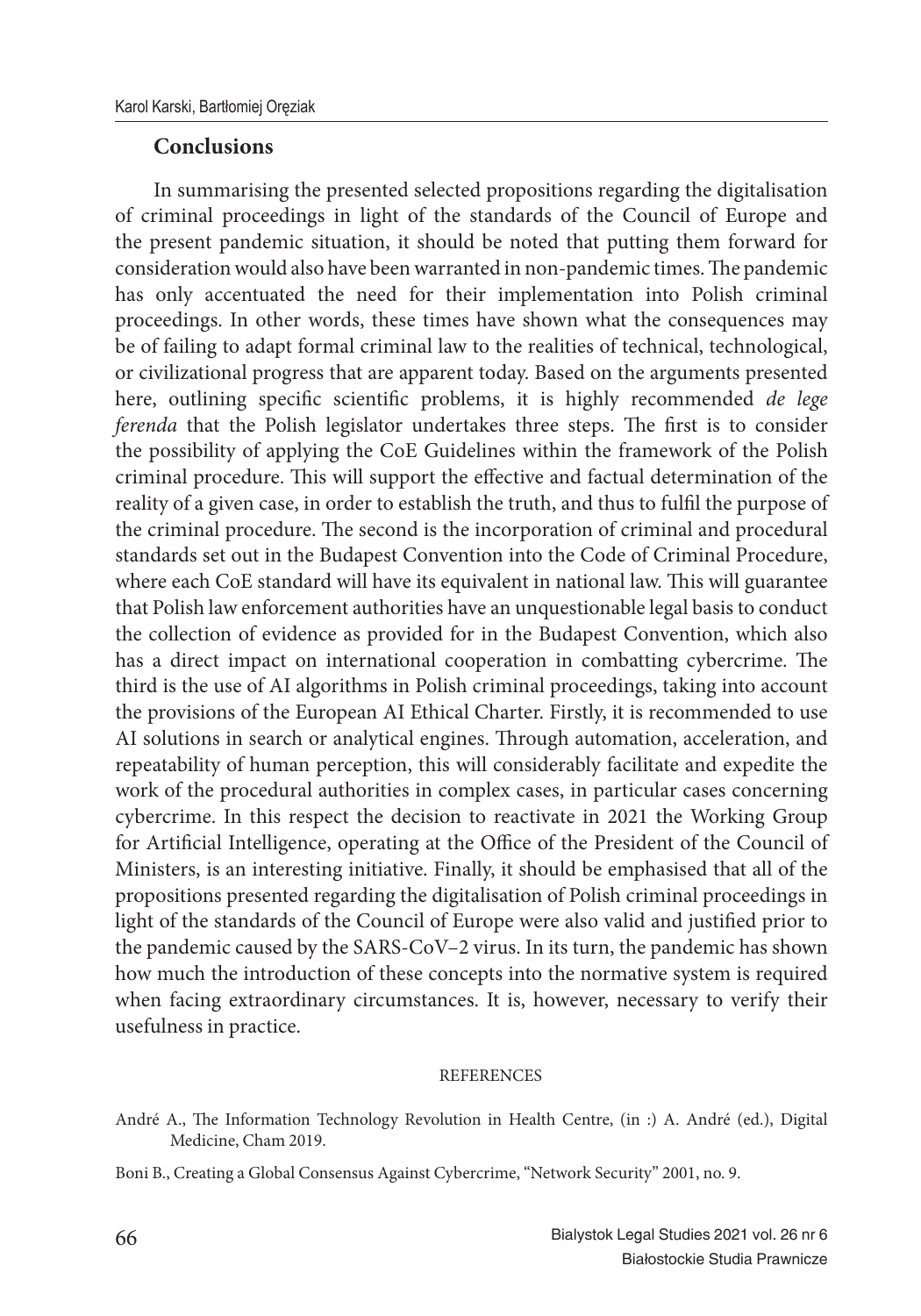- Boratyńska K., M. Królikowski, Komentarz do art. 167, (in) A. Sakowicz (ed.), Kodeks postępowania karnego. Komentarz, Warszawa 2016.
- Bowrey K., Ethical Boundaries and Internet Cultures, (in:) L. Bently, S. Maniatis (eds.), Intellectual Property and Ethics, London 1998.
- Bradley C., Intent, Presumptions, and Non-Self-Executing Treaties, "The American Journal of International Law" 2008, no. 102(3).
- Brenner S., Schwerha J., Introduction-Cybercrime: A Note on International Issues, "Information Systems Frontiers" 2004, no. 6(2).
- Byrski J., Oprogramowanie zawierające elementy sztucznej inteligencji. Wybrane zagadnienia prawne, (in:) P. Kostański, P. Podrecki, T. Targosz (eds.), Experientia Docet. Księga jubileuszowa ofiarowana Pani Profesor Elżbiecie Traple, Warszawa 2017.
- Chłopecki A., Sztuczna inteligencja szkice prawnicze i futurologiczne, Warszawa 2018.
- Clough J., A world of difference: The Budapest Convention on Cybercrime and the challenges of harmonization, "Monash University Law Review" 2014, no. 40(3).
- Coleman C., Security Cyberspace New Laws and Developing Strategies, "Computer Law and Security Report" 2003, no. 19(2).
- Dębowski J., O klasycznej koncepcji prawdy i jej filozoficznych podstawach. Czy w Matrixie możliwa jest prawda?, (in:) A. Kiklewicz, E. Starzyńska-Kościuszko (eds.), Oblicza prawdy w filozofii, kulturze, języku, Olsztyn 2014.
- Elenko E., L. Underwood, D. Zohar, Defining digital medicine, "Nature biotechnology" 2015, no. 33(5).
- Filipkowski W., L. Picarella, Criminalizing Cybercrimes: Italian and Polish Experiences, "Białostockie Studia Prawnicze" 2021, no. 26(3).
- Gercke M., The Convention on Cybercrime, "Multimedia und Recht" 2004, no. 20.
- Grez P., Pacta sunt servanda, "Revista Actualidad Juridica" 2008, no. 18.
- Hofmański P., Wielka reforma Kodeksu postępowania karnego 2013, "Forum Prawnicze" 2013, no. 4(8).
- Jabłońska-Bonca J., O prawie, prawdzie i przekonywaniu, Koszalin 1999.
- Jackson J., Two methods of proof in criminal procedure, "The Modern Law Review" 1988, no. 51(5).
- Jankowska M., Podmiotowość prawna sztucznej inteligencji?, (in:) A. Bielska-Brodziak (ed.), O czym mówią prawnicy mówiąc o podmiotowości, Katowice 2015.
- Jodłowski J., Zasada prawdy materialnej w postępowaniu karnym. Analiza w perspektywie funkcji prawa karnego, Warszawa 2015.
- Judycki S., O klasycznym pojęciu prawdy, "Roczniki Filozoficzne" 2001, no. 49.
- Judycki S., Prawda i kryterium prawdy: korespondencja, koherencja, praktyka, "Kwartalnik Filozoficzny" 1999, no. 28.
- Karska E., Karna jurysdykcja krajowa a międzynarodowa, (in:) J. Kolasa (ed.), Współczesne sądownictwo międzynarodowe, Vol. II ("Wybrane zagadnienia prawne"), Wrocław 2010.
- Karska E., Międzynarodowe prawo karne, (in:) B. Hołyst, R. Hauser (eds.), Wielka Encyklopedia Prawa, vol. IV: J. Symonides, D. Pyć (eds.), Międzynarodowe prawo publiczne, Warszawa 2014.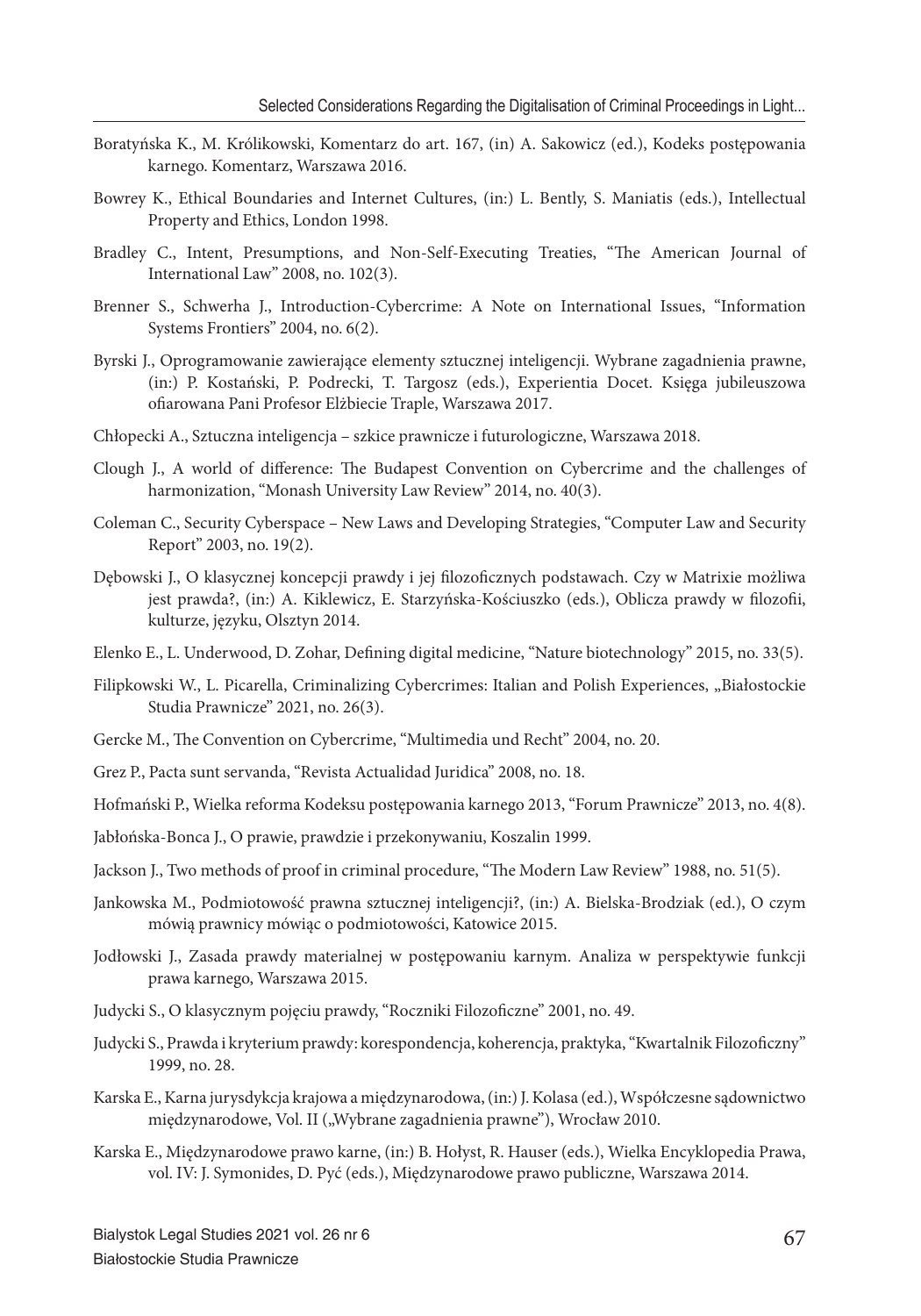- Katyal N., Criminal Law in Cyberspace, "University of Pennsylvania Law Review" 2001, no. 149(4).
- Klejnowska M., Kłak C., Sobolewski Z., Proces karny. Część ogólna, Warszawa 2011.
- Kmiecik R., Dowód ścisły w procesie karnym, Lublin 1983.
- Lessig L., Resnick P., Zoning Speech on the Internet: A Legal and Technical Model, "Michigan Law Review" 1999, no. 98(2).
- Lupton D., The digitally engaged patient: Self-monitoring and self-care in the digital health era, "Social Theory & Health" 2013, no. 11(3).
- Maceratini A., New Technologies between Law and Ethics: Some Reflections, "Białostockie Studia Prawnicze" 2021, no. 26(3).
- Marion N., Symbolic Policies in Clinton's Crime Control Agenda, "Buffalo Criminal Law Review" 1997, no. 1.
- Moitra S., Developing Policies for Cybercrime, "European Journal of Crime, Criminal Law and Criminal Justice" 2005, no. 3(3).
- Murzynowski A., Istota i zasady procesu karnego, Warszawa 1976.
- Nuth M., Taking Advantage of New Technologies: For and Against Crime Computer Law and Security Report, "Computer Law & Security Review" 2008, no. 24.
- Partridge D., A New Guide to Artificial Intelligence, New Jersey 1991.
- Paust J., Self-executing treaties, "The American Journal of International Law" 1988, no. 82(4).
- Reidenberg J., Technology and Internet Jurisdiction, "University of Pennsylvania Law Review" 2005, no. 153(6).
- Rejmaniak R., Bias in Artificial Intelligence Systems, "Białostockie Studia Prawnicze" 2021, no. 26(3).
- Renda A., Artificial Intelligence. Ethics, governance and policy challenges. Report of a CEPS Task Force, Brussels 2019.
- Resseguie D., Computer Searches and Seizure, "Cleveland State Law Review" 2000, no. 48(185).
- Shapiro A., The Internet, "Foreign Policy" 1999, no. 115.
- Shaw M., International Law, Leicester 2008.
- Silverman A., Mind, Machine, and Metaphor. An Essay on Artificial Intelligence and Legal Reasoning. Boulder, Colorado 1993.
- Socha E., Zakres włączenia katalogu zbrodni objętych jurysdykcją Międzynarodowego Trybunału Karnego do polskiego prawa karnego materialnego, "Przegląd Sejmowy" 2007, vol. XV, no. 5(82).
- Socha E., Stosunek jurysdykcji Międzynarodowego Trybunału Karnego do sądów krajowych, "Przegląd Czerwonokrzyski" 2002, no. 3–4.
- Speer L., Redefining Borders: The Challenges of Cybercrime, "Crime, Law and Social Change" 2000, no. 34.
- Stolz A., Congress and Capital Punishment: An Exercise in Symbolic Politics, "Law and Policy Quarterly" 1983, no. 5(2).
- Strogowicz M., Prawda obiektywna i dowody sądowe w radzieckim procesie karnym, Warszawa 1959.